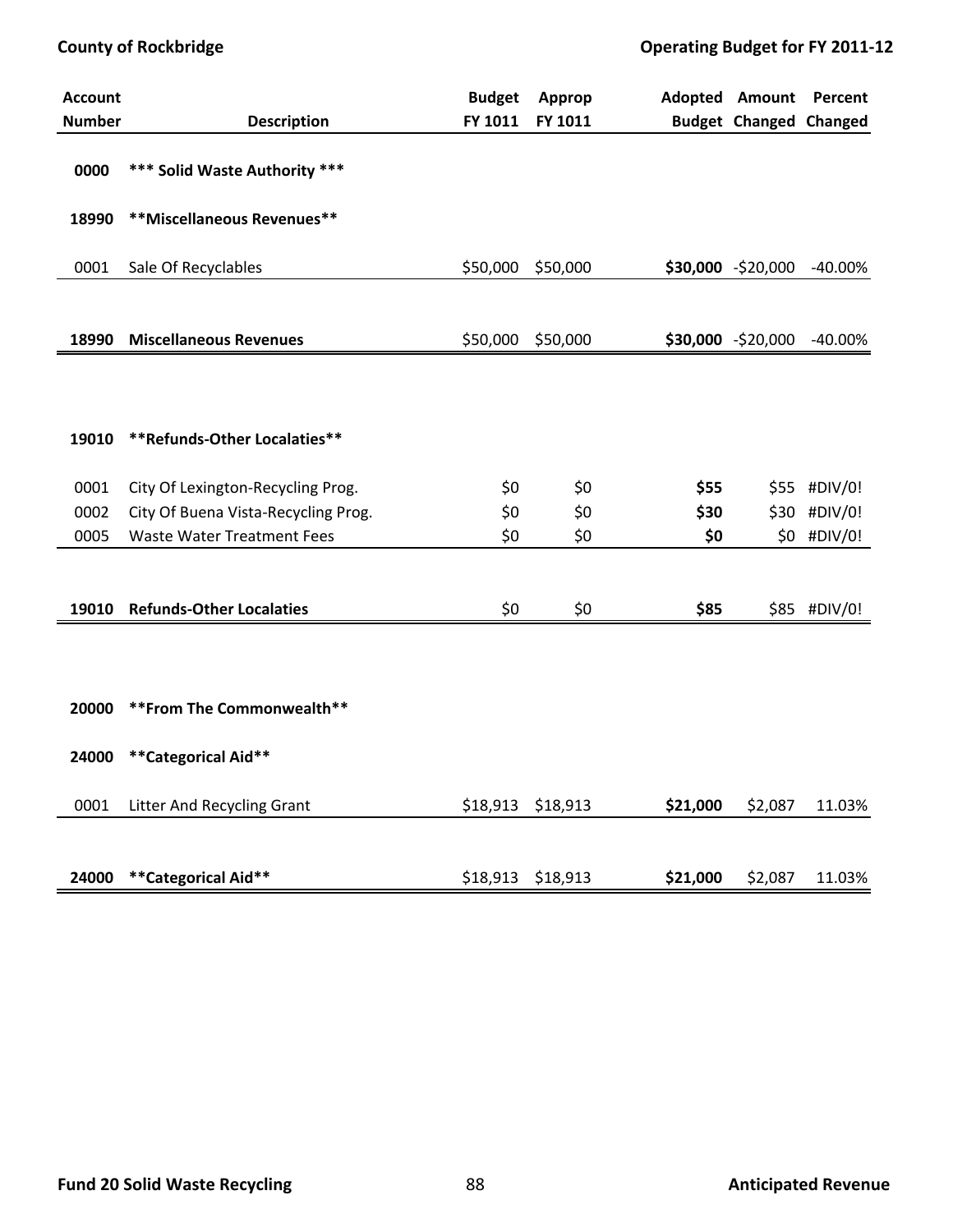| <b>Account</b><br><b>Number</b> | <b>Description</b>                | <b>Budget</b><br>Approp<br>FY 1011<br><b>FY 1011</b> | Adopted<br>Amount<br>Percent<br><b>Budget Changed Changed</b> |
|---------------------------------|-----------------------------------|------------------------------------------------------|---------------------------------------------------------------|
| 50030                           | **Transfers**                     |                                                      |                                                               |
| 0001                            | <b>Transfer From General Fund</b> | \$852,351 \$852,351                                  | \$1,096,228 \$243,877<br>28.61%                               |
| 50030                           | <b>Transfers</b>                  | \$852,351 \$852,351                                  | \$1,096,228 \$243,877<br>28.61%                               |
|                                 |                                   |                                                      |                                                               |
| Total                           | <b>Solid Waste Authority</b>      | \$921,264 \$921,264                                  | \$1,147,313 \$226,049<br>24.54%                               |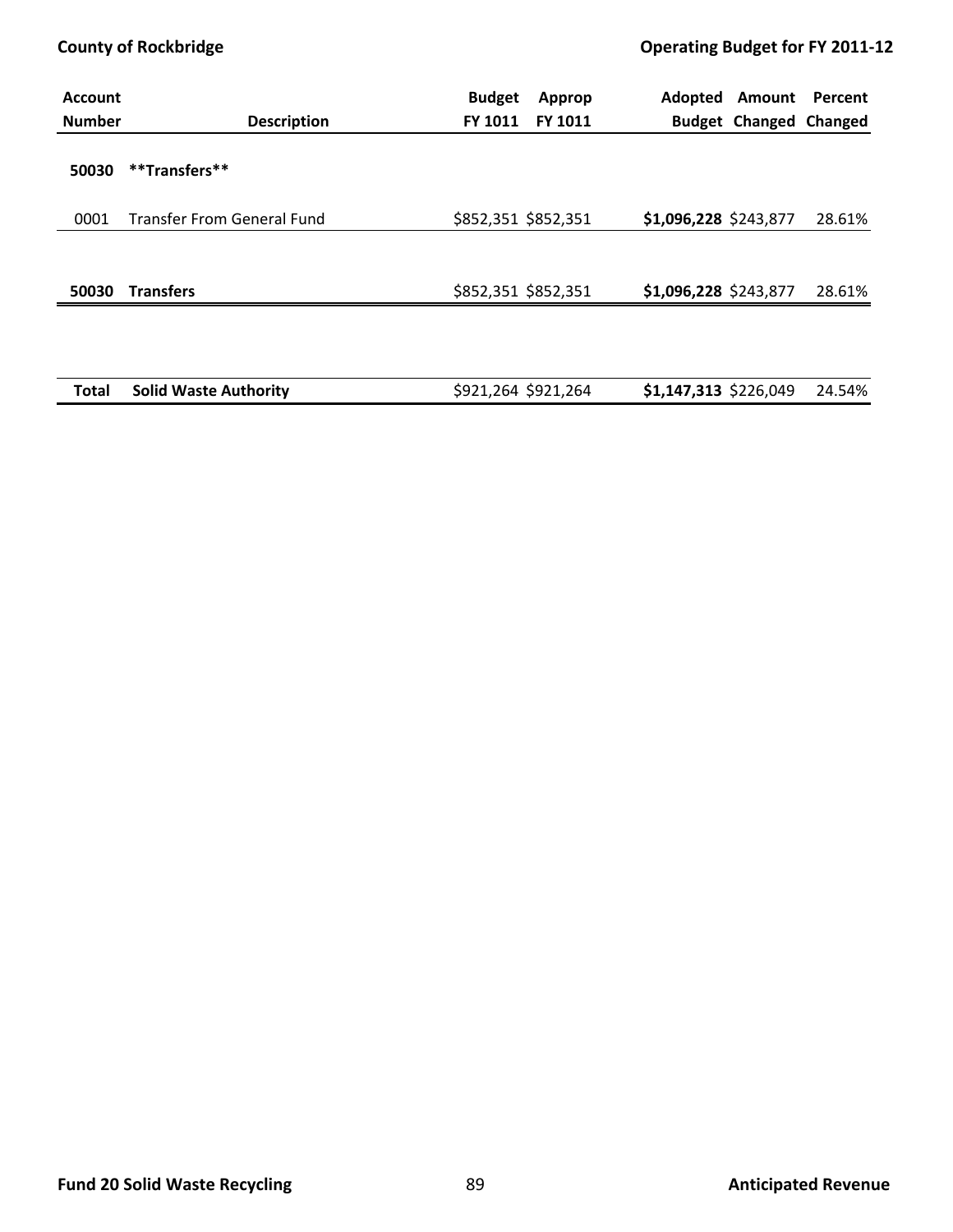| <b>Account</b><br><b>Number</b> | <b>Description</b>                      | <b>Budget</b><br>FY 1011 | Approp<br>FY 1011 |                     | Adopted Amount Percent<br><b>Budget Changed Changed</b> |           |
|---------------------------------|-----------------------------------------|--------------------------|-------------------|---------------------|---------------------------------------------------------|-----------|
| 42000                           | *** Solid Waste Authority ***           |                          |                   |                     |                                                         |           |
| 42050                           | ** Sewer Treatment Plant**              |                          |                   |                     |                                                         |           |
| 5601                            | MSA Sewer Treatment Debt Payment        | \$565,620 \$565,620      |                   |                     | \$729,220 \$163,600                                     | 28.92%    |
| <b>Total</b>                    | <b>Sewer Treatment Plant</b>            | \$565,620 \$565,620      |                   | \$729,220 \$163,600 |                                                         | 28.92%    |
|                                 |                                         |                          |                   |                     |                                                         |           |
| 42070                           | <b>** Regional Recycling Program **</b> |                          |                   |                     |                                                         |           |
| 1003                            | <b>Assistant Director</b>               | \$57,926                 | \$57,926          | \$59,664            | \$1,738                                                 | 3.00%     |
| 1004                            | <b>Comp-Recycling Workers</b>           | \$0                      | \$0               | \$0                 | \$0                                                     | #DIV/0!   |
| 2001                            | Employer's Share-FICA                   | \$4,323                  | \$4,323           | \$4,564             | \$241                                                   | 5.58%     |
| 2002                            | <b>VRS Retirement</b>                   | \$8,991                  | \$8,991           | \$9,493             | \$502                                                   | 5.58%     |
| 2005                            | Hospitalization Insurance               | \$12,400                 | \$12,400          | \$12,400            | \$0                                                     | 0.00%     |
| 2006                            | Group Life Ins.                         | \$627                    | \$627             | \$173               | $-5454$                                                 | $-72.40%$ |
| 2011                            | <b>Workmans Compensation Insurance</b>  | \$791                    | \$791             | \$1,134             | \$343                                                   | 43.31%    |
| 3010                            | Repairs-Equipment                       | \$150                    | \$150             | \$150               | \$0                                                     | 0.00%     |
| 3401                            | <b>Auto Repairs</b>                     | \$321                    | \$321             | \$500               | \$179                                                   | 55.76%    |
| 3404                            | Repairs-Buildings & Grounds             | \$0                      | \$0               | \$0                 | \$0                                                     | #DIV/0!   |
| 5201                            | Telephone                               | \$1,300                  | \$1,300           | \$1,300             | \$0                                                     | 0.00%     |
| 5202                            | Postage                                 | \$200                    | \$200             | \$200               | \$0                                                     | 0.00%     |
| 5301                            | Auto Insurance                          | \$979                    | \$979             | \$979               | \$0                                                     | 0.00%     |
| 5401                            | <b>Office Supplies</b>                  | \$1,500                  | \$1,500           | \$1,500             | \$0                                                     | 0.00%     |
| 5403                            | Recycling Educ-Matls And Supplies       | \$8,000                  | \$8,000           | \$8,000             | \$0                                                     | 0.00%     |
| 5407                            | Gas, Oil, & Tires                       | \$1,300                  | \$1,300           | \$1,300             | \$0                                                     | 0.00%     |
| 5515                            | <b>Training Seminar</b>                 | \$1,200                  | \$1,200           | \$1,200             | \$0                                                     | 0.00%     |
| 7001                            | <b>Recycling Bus</b>                    | \$500                    | \$500             | \$500               | \$0                                                     | 0.00%     |
| 8002                            | Site Rental                             | \$0                      | \$0               | \$0                 | \$0                                                     | #DIV/0!   |
| 42070                           | <b>Regional Recycling Program</b>       | \$100,508 \$100,508      |                   | \$103,056           | \$2,548                                                 | 2.54%     |